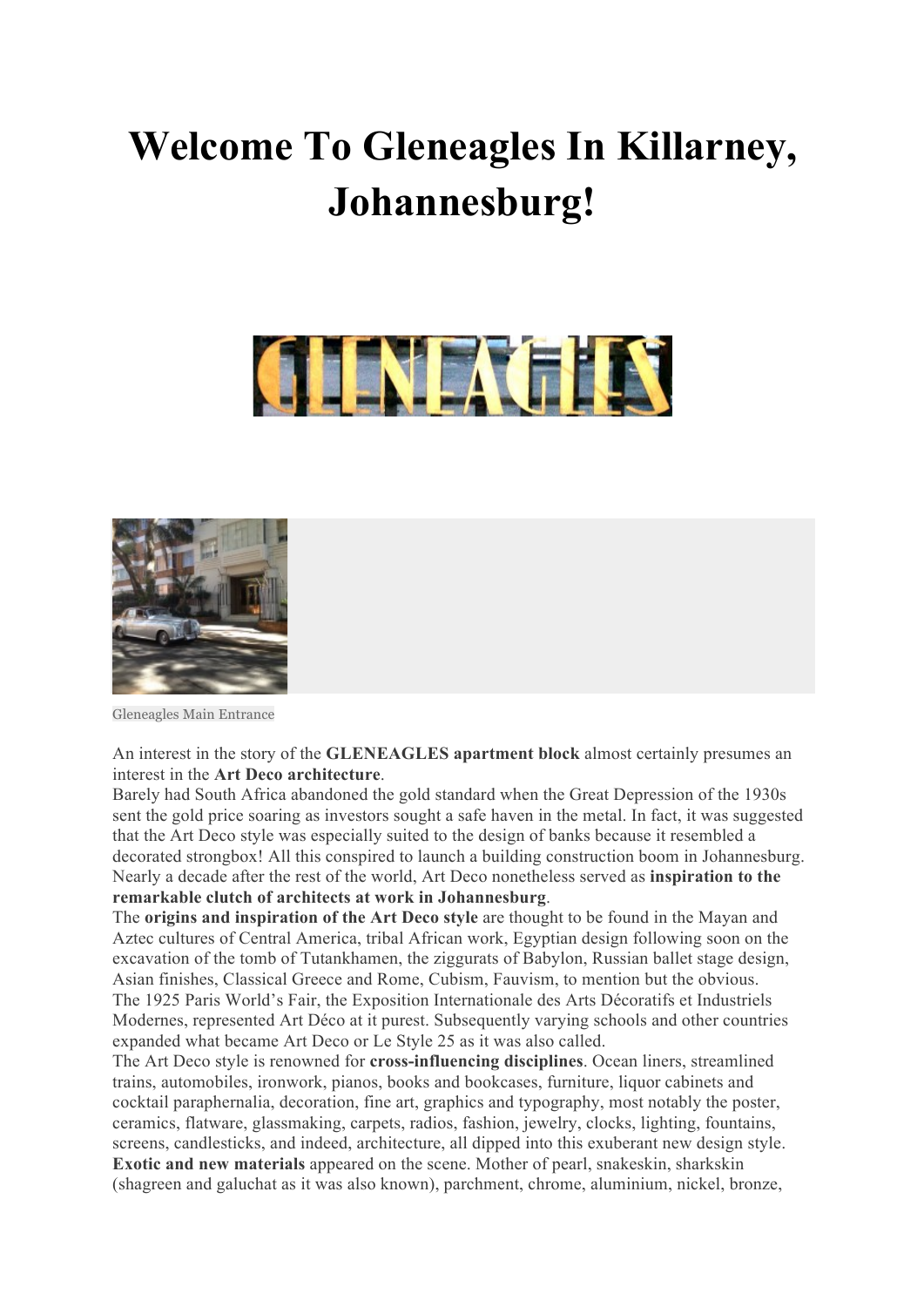gold and silver leaf, cork, crushed-eggshell lacquer, ivory. These were either used as embellishments and patterns or to entirely cover items. New metals and plastics arrived which set the scene for future industrial mass-production. Steel and metal alloys were soon utilized throughout. Tubular-steel and leather furniture became the rave. Laminated plywood was widely used on furniture. Pêche or peach-coloured mirror glass was highly appreciated. Costume jewelry was made out of marcasite, paste (imitation) stones, glass and various synthetic materials such as resin, plastic, galalite, bakelite and celluloid.Sumptuous and exotic **woods** from the colonies were employed with great success. Bubinga, palissander, padouk, wacapo, oak, walnut, rose, camphor, mahogany, amaranth, amboynas, ebony, and violet!

The curve, bow **shapes**, streamlines, rectangles, zigzags and geometric patterns made their appearance. Flat doors without panels and large windows with metal frames were the fashion. A radical abstraction of classic architecture was utilized.

The **motifs** included geometrics, floral, botanical, animals, birds, cattle, grain, and water as waves, cascades and fountains, and the sun.

The **colour palette** initially reflected strong colours such as purple, orange and bright jade green. By the end of the 1920s it was the softer eau de Nil, sage green and butter yellow. Grey, brown, cream and pale greens were used throughout

Art Deco is probably best appreciated in its **larger applications**. Architecture and most notably the advent of the zigzag skyscraper building linger as monuments to the style. Railroad stations, fire stations, cemetery gates, even jails. Nothing escaped the new wave. America especially led the way in the large number of monumental buildings.

Besides marble and granite, **walls** were now made of sheet metal and bolted together. Large sheets of glass and multi-coloured glass blocks featured as the new building material. More often the Art Deco building was accompanied by avant-garde ornamentation and rich embellishments on the façades. Stunning metalwork made its appearance on both interior and exterior walls. Raw concrete was painted with dramatic effect. Murals and mosaics were unlike anything seen before. **The Art Deco style also found a home in South Africa**. **Clive M. Chipkin** writes

in JOHANNESBURG STYLE Architecture & Society 1880s – 1960s (David Philip, Cape Town, 1993) that by the late 1930s Johannesburg possessed four real skyscrapers in the central business area: Escom House at 21 storeys, Anstey's at 17 storeys, Chrysler House at 16 storeys and Lewis & Marks at 14 storeys. While Anstey's and Escom House were the most modern of buildings on the African continent they were still no match in height for the Egyptian pyramids of 3700 BCE! The Johannesburg partnership of **architects J.C. Cook & M. Cowen** was formed in April 1927. It is reported that the firm was prolific in output. By the beginning of 1934 they were working on fourteen major buildings. They were responsible for a great number of apartment blocks in the city over a period of fifteen years.

One of these apartment blocks is **GLENEAGLES (commenced in 1929 and completed in 1937) in Killarney**. The main entrance faces Second Avenue and the H-shaped building occupies half of the block between First Street and Second Street. It is an exceptionally handsome and 'commodious' Art Deco face brick building with semi-circular bays.

In his first book about the architectural heritage of Johannesburg, Johannesburg Style, Clive Chipkin observes as follows:

"We have met the **Cook & Cowen** partnership in a previous context as the architects of a whole roster of Art Deco blocks. Now they were responsible for Lusam Mansions (1933-5) on Eloff Street, Grand National on Rissik Street and Gleneagles in Killarney, a trio of projects that reveal a familial likeness and indicate that Cook & Cowen were moving outside the ambit of Art Deco sensibilities."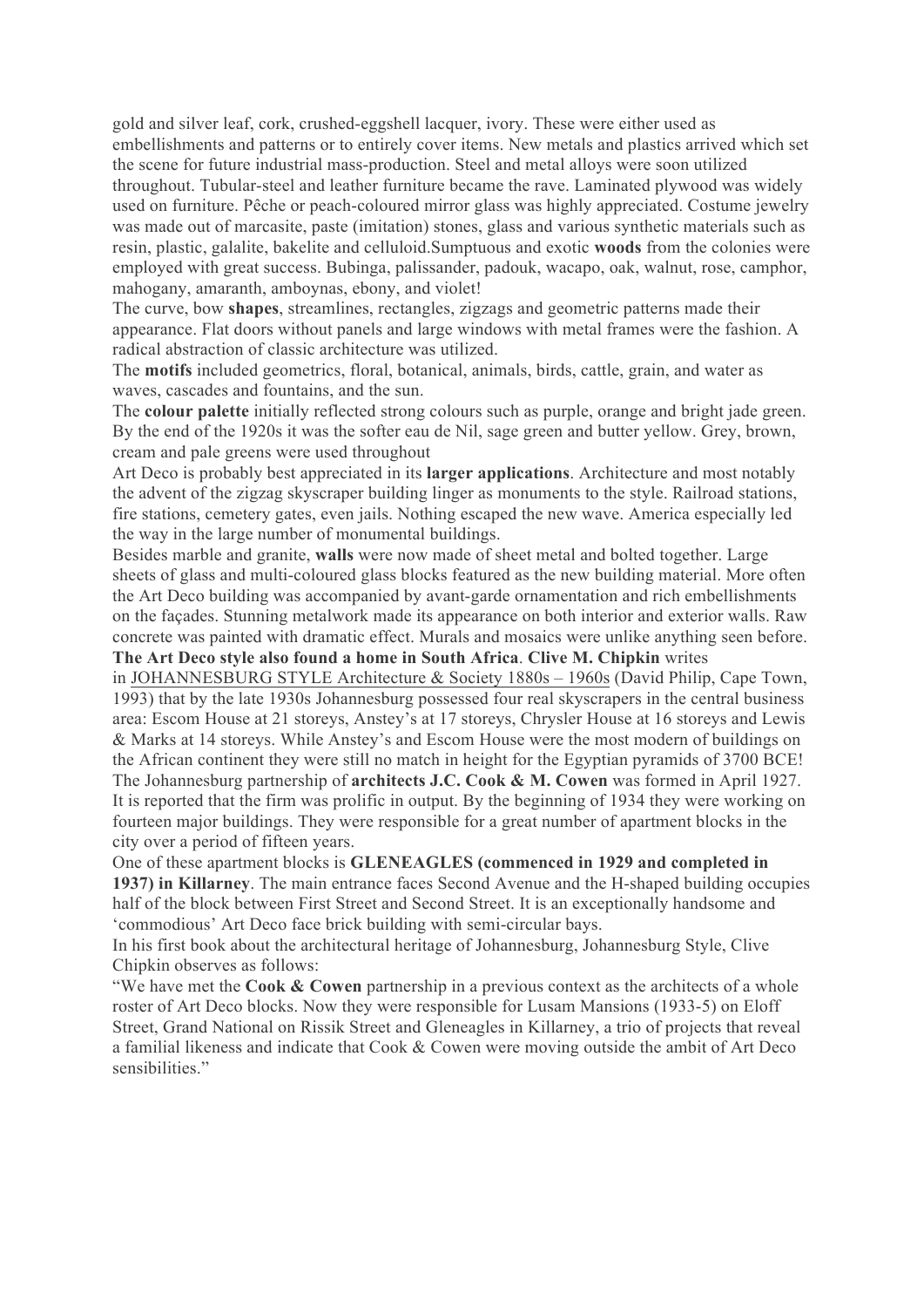

Mrs Gertie Awerbuch in December 2011 Mrs Awerbuch has since passed away

In June 2011, I had a conversation about Gleneagles with **Mrs Gertie Awerbuch** which revealed an idiosyncratic tale. Mrs Awerbuch had been a resident of Gleneagles since 1983 and indeed intimately involved with the building since its earlier days. Some of Gertie's memories appeared to confuse **Sam and Max Stein, father and son** though. For the moment I am largely relating it as told to me by her.

Mrs Awerbuch recalls the major builder, developer and part-owner of Gleneagles, as Max Stein**.** He had owned 7 apartment buildings. The gentleman had also owned a house on  $5<sup>th</sup>$  Street in Killarney which fortunately remains to this day, wedged between two large apartment blocks. A certain Mr Cowley had become Stein's 'right-hand man'. Cowley and his wife had been persuaded to emigrate to South Africa by Stein's attorney, a man named Gehring. Gehring's son had died and on a visit to London the bereaved man attended a meeting with a spiritualist named Harris. Also present at this encounter was Mr Gehring's niece, Mrs Cowley. Gehring then persuaded the Cowleys to emigrate to the colonies. Mr Cowley had subsequently been appointed the first superintendent of Gleneagles and following his death Mrs Cowley stayed on in this position.

The **dates of the building work** are a bit of a riddle. Gertie reckoned that building on the north and east wings of Gleneagles commenced as early as 1929 and continued until 1932 when all building activities were interrupted. Chipkin's mention of the dates 1935-1937 might well be an indication of when building had eventually resumed, the west wing added and the building completed.



GLENEAGLES circa 1937 (SA Builder)

On 23 July 2013 I received an intriguing email from **Petra Stratford.**

"You quote a story by Gertie Awerbuch which is very wrong. If you contact me, I'll give you the true story. Gleneagles was not built by Max Stein, but by his father. The house in the photograph was built for my grandparents. My grandmother was Max Stein's sister".

I was thrilled! Gleneagles had been in the news in recent days because of the **Killarney Centenary** celebrations that was to take place on Saturday 28 September 2013. Petra had found this article and contacted me. It transpired that Petra was living in a building across the road from Gleneagles and so on 29 July she came to visit.

During our meeting Petra told me the tale of **Samuel Stein and his wife Mary** who had arrived in Johannesburg from Lithuania, possibly in the 1920s. The rest of his family went on to Connecticut in the USA. Sam Stein was a carpenter by trade. He purchased a timber plantation and set up the first warehouse, **Stein & Son**, supplying stock to other carpenters in his new town.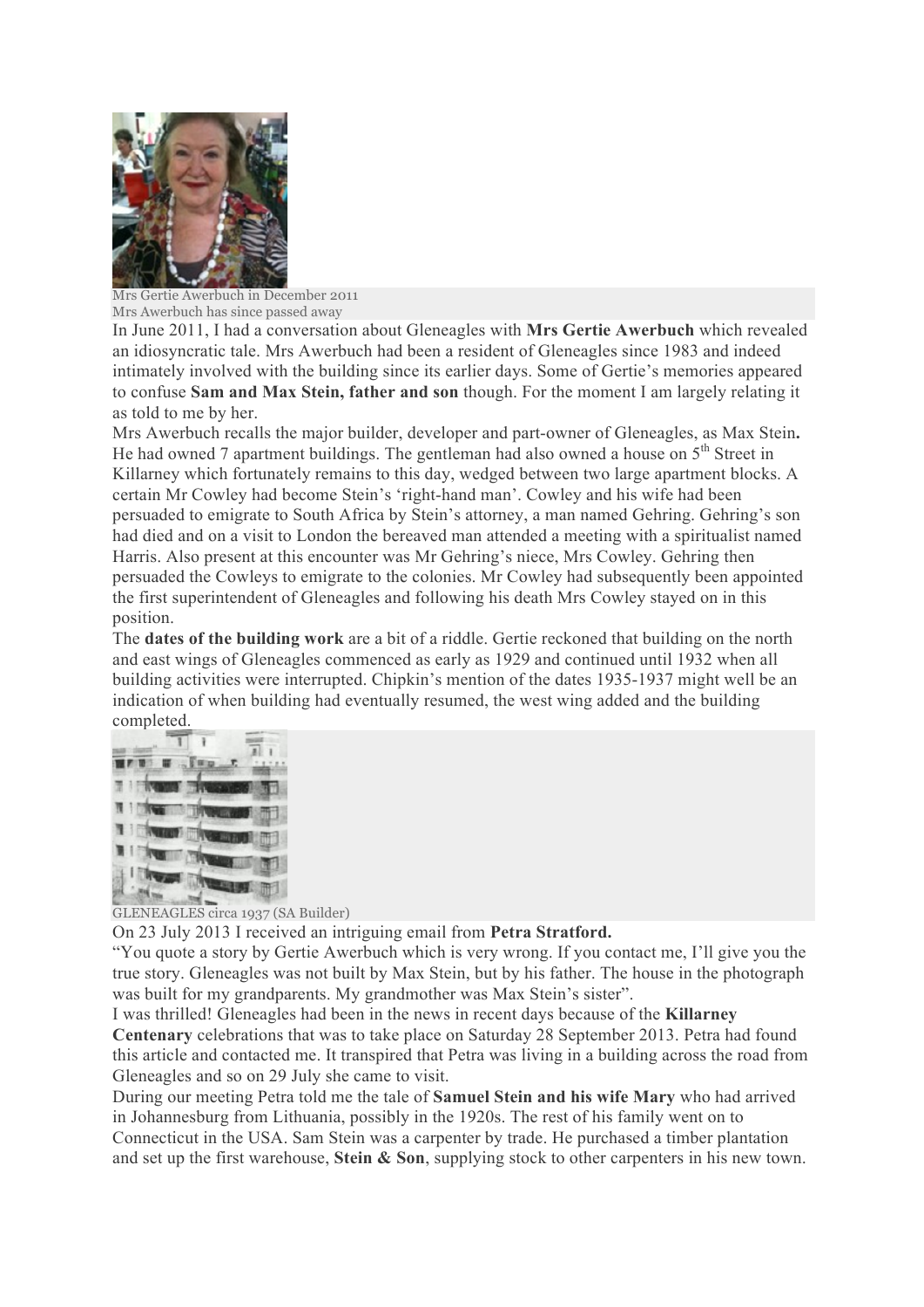Back to the unexpected little house on Fifth Street in Killarney. This had not originally been designed in the Art Deco style but small additions at a later stage does give the impression. Gertie had recalled that this is where Max Stein had lived but Petra is adament: It was in fact the house where her grandparents **Sonia and Sidney Brick** had lived. The house had been built by Sam for **his daughter, Sonia.** At that time the house was still surrounded by veld and on one occasion a runaway veldfire threatened to engulf their home. Fortunately it survived and there it remains, wedged between two large apartment blocks.



The only house in Killarney

The developers I. Kuper and the owners of Gleneagles **started selling units** to prospective owners around 1982. This was undertaken under the new sectional title act rather than the prevailing shareblock scheme. Gertie recalls quite definitely that the **first owner was Madge Paget** who resided in Gleneagles from 1936 to 1996. A multi-millionairess, she had bequeathed the grand sum of R1 million to the Performing Arts Council of Transvaal (PACT) Ballet. At that time Gertie Awerbuch had been employed as an estate agent by I. Kuper, a realty developer and part-owner of Gleneagles. She recalls with fond detail the enthusiastic attention given to the furbishment of this modern rental block.

The **authentic Art Deco fittings** had been imported from America and held in stock on site throughout the two construction phases. Each apartment had been fitted with Art Deco-style iron baths. Small black-and-white tiles separated the toilets from the rest of the bathroom floor. Steel tables in the kitchen and thick bevelled glass canisters to store sugar, coffee, tea and the like were standard in all the flats. There were interleading wooden frame doors with more bevelled glass. Bathroom and bedroom doors were fitted with steel handles in the definitive Deco design. Originally the floors were elegant oak strip flooring on the east wing and parquet throughout the rest of the building.

According to Gertie, Max Stein had employed professional builders in the execution of Gleneagles. Not so, says Petra: It was Sam's building. All work had been undertaken by Sam himself and he had not contracted professional builders. It was Sam who had built and developed Gleneagles and it was Sam who had ordered the fittings from America down to the last detail. Besides Gleneagles, Sam also built Bretton Woods, Dumbarton Oaks and Earls Court, to name but a few. It is quite clear that the father built, and with his son, owned several apartment buildings and houses in Killarney and Houghton.

Together Samuel and Mary Stein had two children, Max and Sonia. Max became a Cadillac salesman. Max liked the ladies and the ladies liked Max and so he married six times. Attending shul was a strained affair with all six wives present, says Petra. Max fathered a daughter with wife number three. His sister Sonia married Sidney Brick, a lawyer, and she was to become Petra's grandmother. The house on Fifth Street was indeed their home. Sidney set up **Saratoga Timbers** and together they become builders and developers. At one point they were living at Gleneagles number four and their son Errol was actually born there. The older son **John Brick and his wife**, Petra's parents, resided at number 15 Gleneagles when she was born and there she lived as a child with two siblings, Stephen and Laurence.

Petra recalls an elegant switchboard in the foyer, situated opposite the postboxes, just to the left of the entrance on Second Avenue. The operator was a Black gentleman named Thomas. This is how Clive Chipkin describes this entrancing entrance: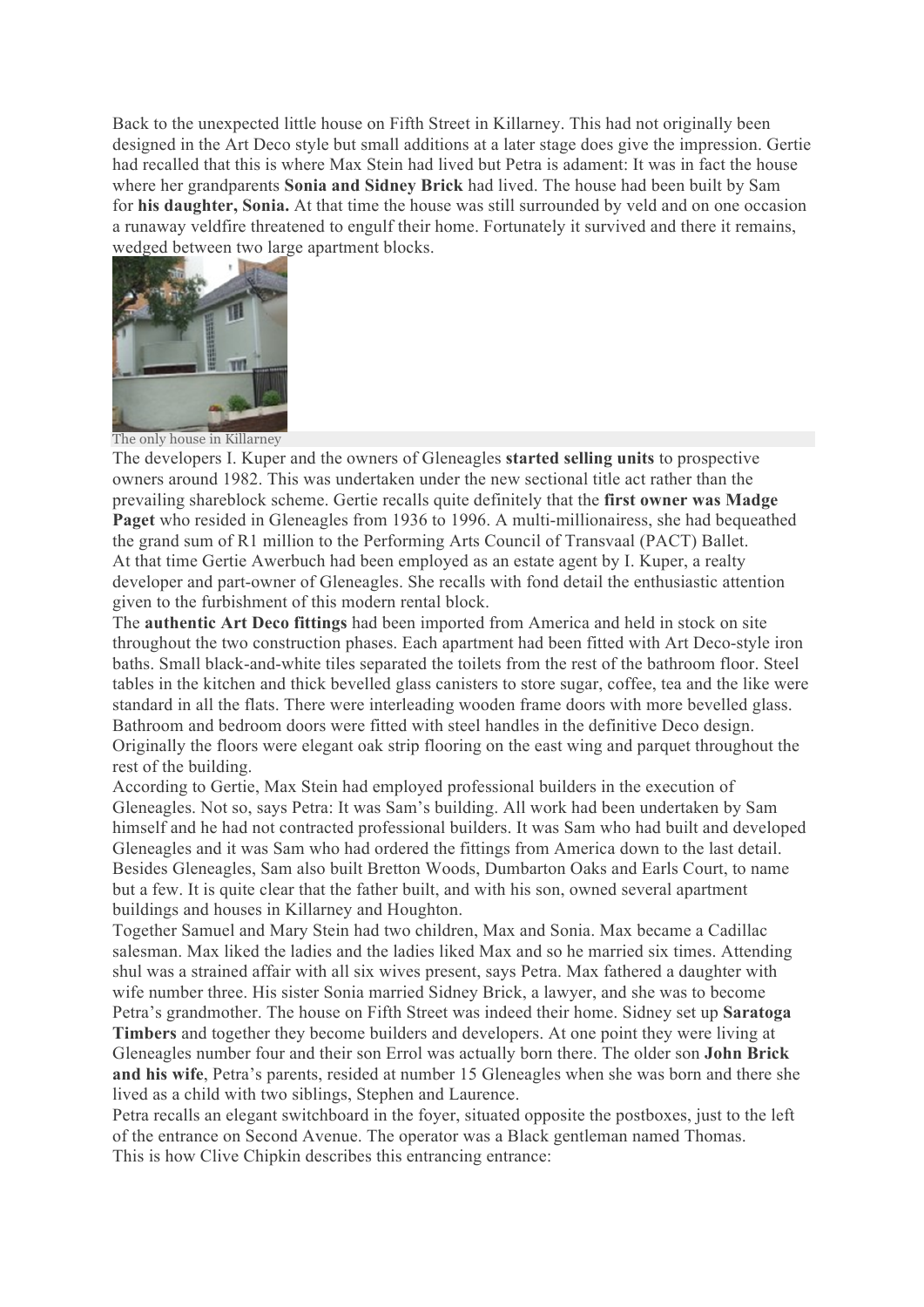"The Art Deco entrance comprises modernistic pilasters (with concealed strip-lighting), glinting brass doors (with cascade patterns) and striated pilaster decoration. The interior of the entrance foyer displays the glinting new materials of the 1930s: panelling with aluminium trim, concealed tube lighting behind ribbed cast glass, and dark marble dado."



Model of the building housed in the foyer to the main entrance

An aluminium architect's model of Gleneagles makes a permanent sculptural display in the foyer. Backlighting displays it to great effect at night. I am told by Petra Stratford that her greatgrandfather Samuel Stein built this model at home in the evenings. Initially Sidney had kept this as a fond memento of his father-in-law when Sam's building was sold to developers. It was donated to the building at a later date.

The two passenger lifts currently installed in the building replaced the originals,says Petra. She describes large paintings of the Victoria Falls inside these lifts.

The east wing of Gleneagles houses two spacious penthouses. The idea was that they should resemble turrets. According to Gertie the effect of the exterior design was far from pleasing. Some changes were then made to improve their original design.

Small elegant gardens grace the block on all but the south side. Gertie Awerbuch says that the lay-out and planting of the gardens had been her project and confesses that the tall liquidamber trees were really planted in an attempt to obscure the apartment block across the street! It is thought that Samuel Stein passed away during the 1950s.

On Saturday afternoon 10 December 2011 a **Johannesburg City Heritage plaque** was unveiled by **Herbert Prins** of the **Parktown and Westcliff Heritage Trust**.

Last updated: 28 October 2021 *Text and photographs: Elvira van Oudtshoorn Technical support: Roderick Stirling roderick@thepcguru.co.za © Elvira van Oudtshoorn*



Mr H Prins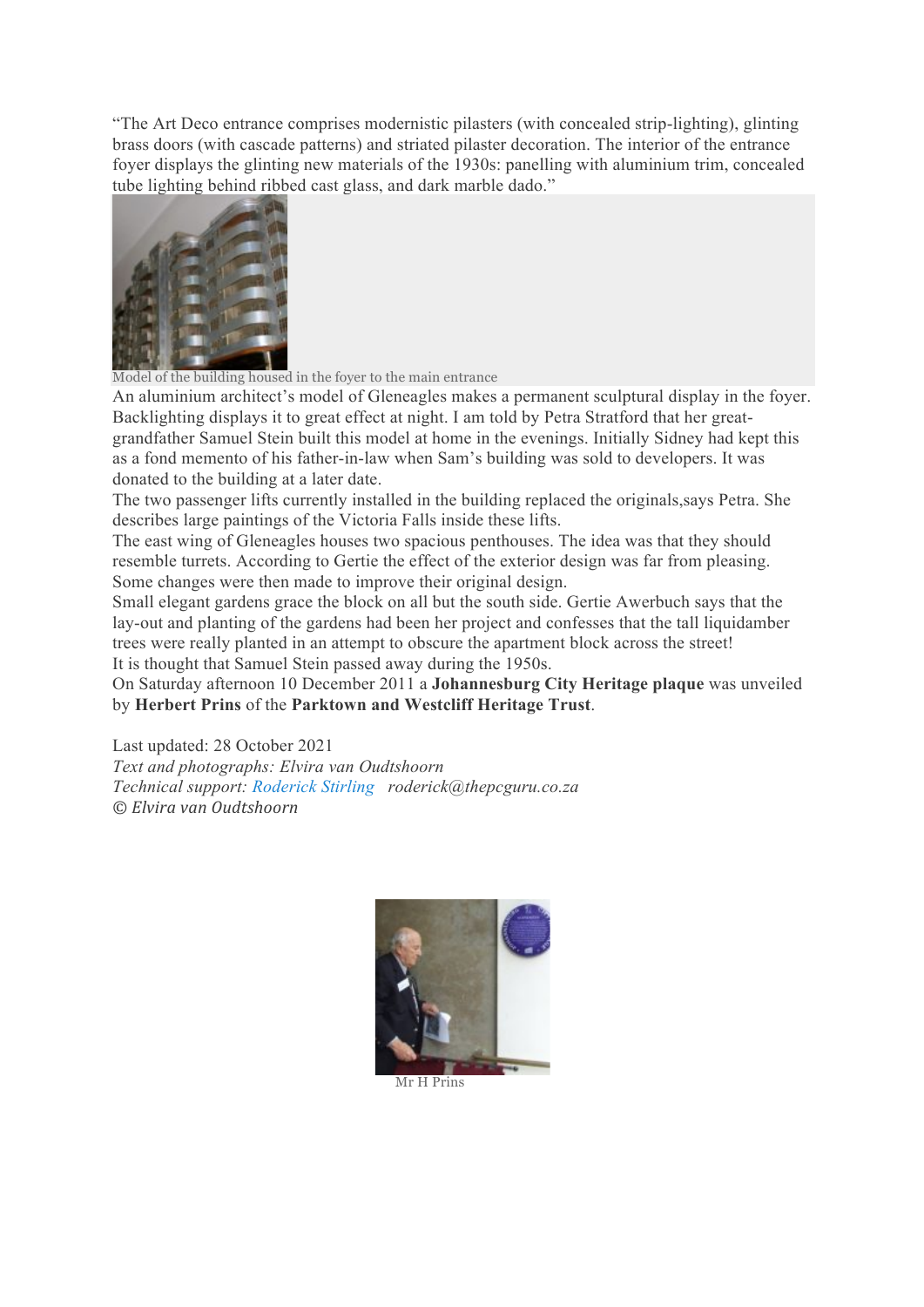

**Architectural features and fittings**



Original bathroom tiles- 5